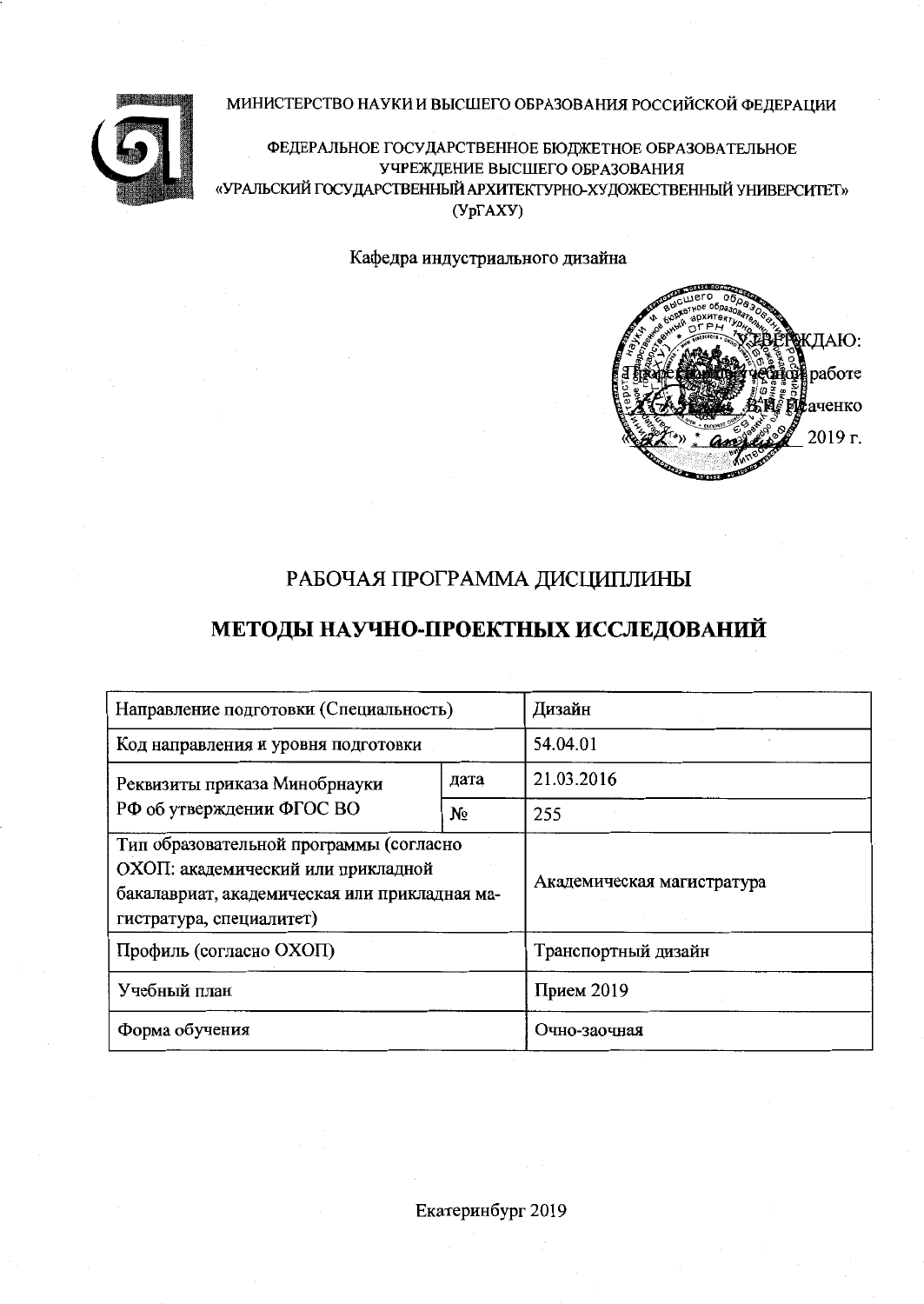# 1. ОБЩАЯ ХАРАКТЕРИСТИКА ДИСЦИПЛИНЫ «МЕТОДЫ НАУЧНО-ПРОЕКТНЫХ ИССЛЕДОВАНИЙ»

# 1.1. Место дисциплины в структуре образовательной программы, связи с другими дисциплинами:

Дисциплина МЕТОДЫ НАУЧНО-ПРОЕКТНЫХ ИССЛЕДОВАНИЙ входит в вариативную часть образовательной программы магистратуры. Курс опирается на знания, полученные студентами в процессе изучения дисциплин «Современные проблемы дизайна и искусства», «История и методология дизайн-проектирования», «Дизайн-проектирование средств транспорта», «Творческие концепции современного промышленного дизайна».

Достигнутый в ходе освоения рассматриваемой дисциплины «Метолы научнопроектных исследований» уровень знаний и навыков используются при изучении дисциплины «Дизайн-проектирование средств транспорта» и при подготовке выпускной квалификационной работы (ВКР) магистров.

#### 1.2. Аннотация содержания дисциплины:

Дисциплина включает состоит из 3 разделов по семестрам:

- Социокультурные проблемы в транспортном дизайне.

- Научно-проектная гипотеза в рамках выбранного направления исследования.

- Проектная концепция в рамках проведенного научного исследования.

#### 1.3. Краткий план построения процесса изучения дисциплины:

Процесс изучения дисциплины включает лекции и практические занятия, а также самостоятельную работу. Основные формы интерактивного обучения: семинар в диалоговом режиме, групповое обсуждение задания и результатов исследования, групповая взаимная оценка, групповая дискуссия. В ходе изучения дисциплины студенты выполняют графические работы, рефераты, эссе, статьи и презентации в рамках курсовых работ.

Форма заключительного контроля при промежуточной аттестации - зачет с оценкой в 1, 2, 3 семестре. Для проведения промежуточной аттестации по дисциплине создан фонд оценочных средств.

Оценка по дисциплине носит интегрированный характер, учитывающий результаты оценивания участия студентов в аудиторных занятиях, качества и своевременности выполнения заданий курсовых работ.

#### 1.4. Планируемые результаты обучения по дисциплине

Изучение дисциплины является этапом формирования у студента следующих компетенций:

ОК-1: способен совершенствовать и развивать свой интеллектуальный и общекультурный уровень.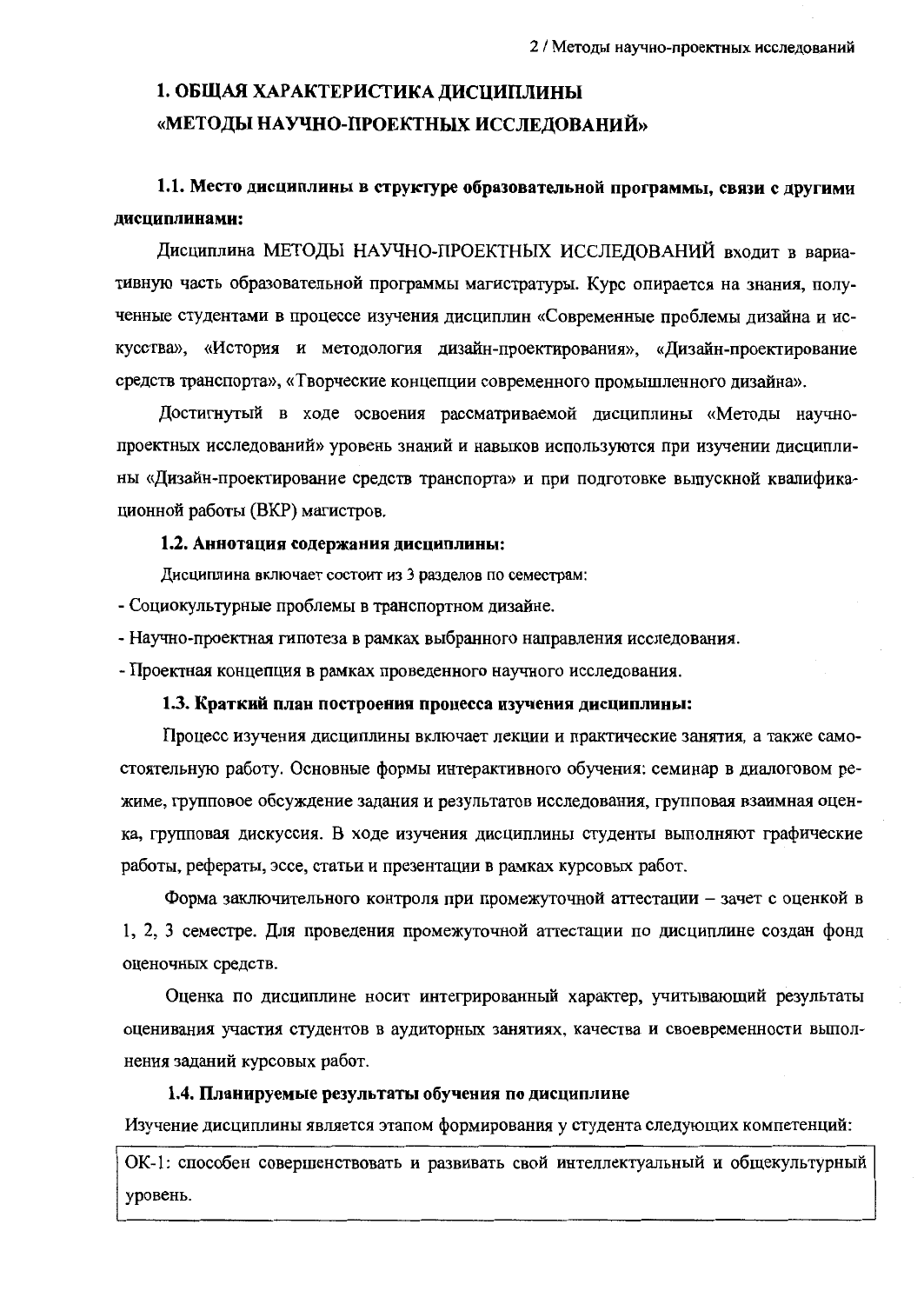ОК-3: готовностью к саморазвитию, самореализации, использованию творческого потенциала.

ОПК-2: способностью к самостоятельному обучению новым методам исследования, к изменению научного и научно-производственного профиля своей профессиональной деятельности.

ОПК-3: готовностью использовать на практике умения и навыки в организации научноисследовательских и проектных работ.

ОПК-4: способностью вести научную и профессиональную дискуссию.

ПК-1: готовностью демонстрировать навыки научно-исследовательской деятельности (планирование научного исследования, сбор информации и ее обработки, фиксирования и обобщения полученных результатов), способностью представлять итоги проделанной работы в виде отчетов, рефератов, статей, оформленных в соответствии с имеющимися требованиями, с привлечением современных художественных средств редактирования и печати, а также владение опытом публичных выступлений с научными докладами и сообщениями.

ПК-5: готовностью синтезировать набор возможных решений задач или подходов к выполнению проекта, способностью обосновывать свои предложения, составлять подробную спецификацию требований к проекту и реализовывать проектную идею, основанную на концептуальном, творческом подходе, на практике.

ПК-11: способностью к трансформации художественных идей, результатов научных исследований, внедрению их в практику и организации проведения художественно-творческих мероприятий.

Планируемый результат изучения дисциплины в составе названных компетенций: готовность синтезировать набор возможных решений задач или подходов к выполнению проекта, способность к научному обоснованию проектных решений и оценке объектов промышленного дизайна.

В результате изучения дисциплины обучающийся должен:

Знать и поиимать: новые методы научно-проектных исследований. Уметь:

а) применять знание и понимание при разработке и обосновании дизайн-концепций;

б) выносить аргументированные суждения об актуальности, постановке проблемы, о целях и задачах исследования;

в) комментировать данные и результаты исследования коллегам и преподавателю.

Демонстрировать навыки и опыт деятельности с использованием полученных знаний и умений при выполнении дизайн-проектов, научно-исследовательской работы и оформлении магистерских диссертаций - отчетов о ВКР.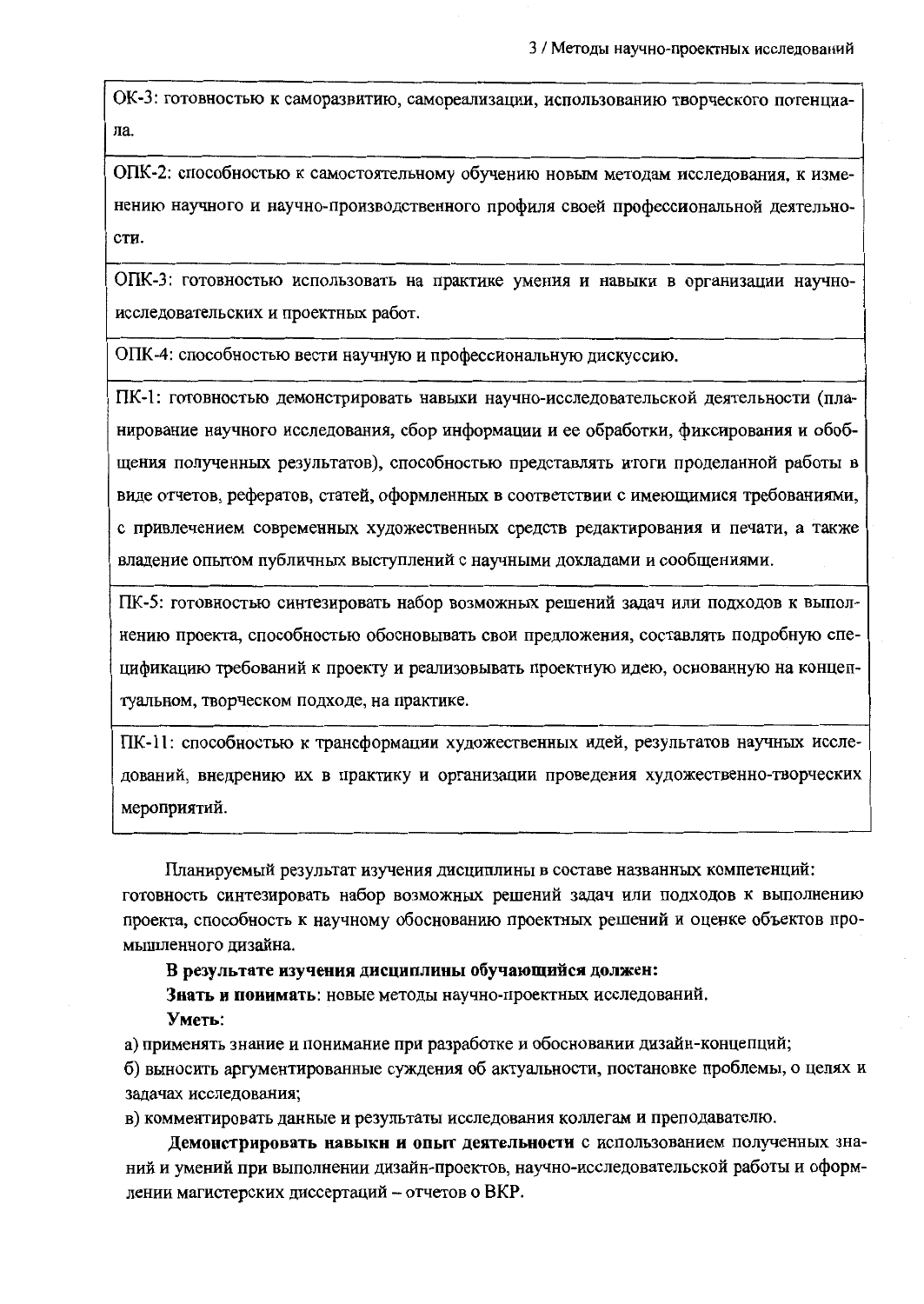| Аудиторные<br>занятия   |                        |             |                          |                |                                         |                          |                              |                      |                      |                                   |                         |                       | Самостоятельная работа |                      |                                    |                                 |                               |                                                             |                                                |
|-------------------------|------------------------|-------------|--------------------------|----------------|-----------------------------------------|--------------------------|------------------------------|----------------------|----------------------|-----------------------------------|-------------------------|-----------------------|------------------------|----------------------|------------------------------------|---------------------------------|-------------------------------|-------------------------------------------------------------|------------------------------------------------|
| По семестрам            | Зачетных единиц (з.е.) | Часов (час) | Аудиторные занятия всего | Лекции (Л)     | Практические занятия (ПЗ), Семинары (С) | Другие виды занятий (Др) | Самостоятельная работа всего | Курсовой проект (КП) | Курсовая работа (KP) | Расчетно-графическая работа (РГР) | Графическая работа (ГР) | Расчетная работа (PP) | Pedepar <sub>(P)</sub> | Домашняя работа (ДР) | Творческая работа (эссе, клаузура) | Подготовка к контрольной работе | Подготовка к экзамену, зачету | Другие виды самостоятельных занятий (подготовка к занятиям) | Форма промежуточной аттестации по дисциплине*. |
| $\mathbf{1}$            | 3                      | 108         | 18                       | $\overline{2}$ | 16                                      |                          | 90                           |                      | 40                   |                                   | 20                      |                       | 20                     |                      | 10                                 |                                 |                               |                                                             | 30                                             |
| $\overline{2}$          | $\overline{2}$         | 72          | 18                       | $\overline{2}$ | 16                                      |                          | 54                           |                      | 26                   |                                   | 12                      |                       | 12                     |                      | $\overline{\mathbf{4}}$            |                                 |                               |                                                             | 30                                             |
| $\overline{\mathbf{3}}$ | $\mathbf{1}$           | 36          | 18                       | $\overline{2}$ | 16                                      |                          | 18                           |                      | 10                   |                                   | $\overline{\mathbf{4}}$ |                       |                        |                      | $\overline{4}$                     |                                 |                               |                                                             | 30                                             |
| Итого                   | 6                      | 216         | 54                       | 6              | 48                                      |                          | 162                          |                      | 76                   |                                   | 36                      |                       | 32                     |                      | 18                                 |                                 |                               |                                                             |                                                |

# 1.5. Объем дисциплины

\*Зачет с оценкой - 30, Зачет -Зач, Экзамен - Экз

# 2. СОДЕРЖАНИЕ ДИСЦИПЛИНЫ

| Код<br>раздела, те-<br>мы | Раздел, тема, содержание дисциплины*                                                                                                                                                                                                 |
|---------------------------|--------------------------------------------------------------------------------------------------------------------------------------------------------------------------------------------------------------------------------------|
| Раздел 1                  | 1 семестр. Социокультурные проблемы в транспортном дизайне                                                                                                                                                                           |
| Tема 1                    | Выбор направления магистерского исследования.                                                                                                                                                                                        |
| Тема 2                    | Определение состава научно-проектного исследования магистерской диссер-<br>тации:<br>- Актуальность и новизна темы, социокультурная значимость проблемы, ха-<br>рактеризующие научный и творческий потенциал предстоящего исследова- |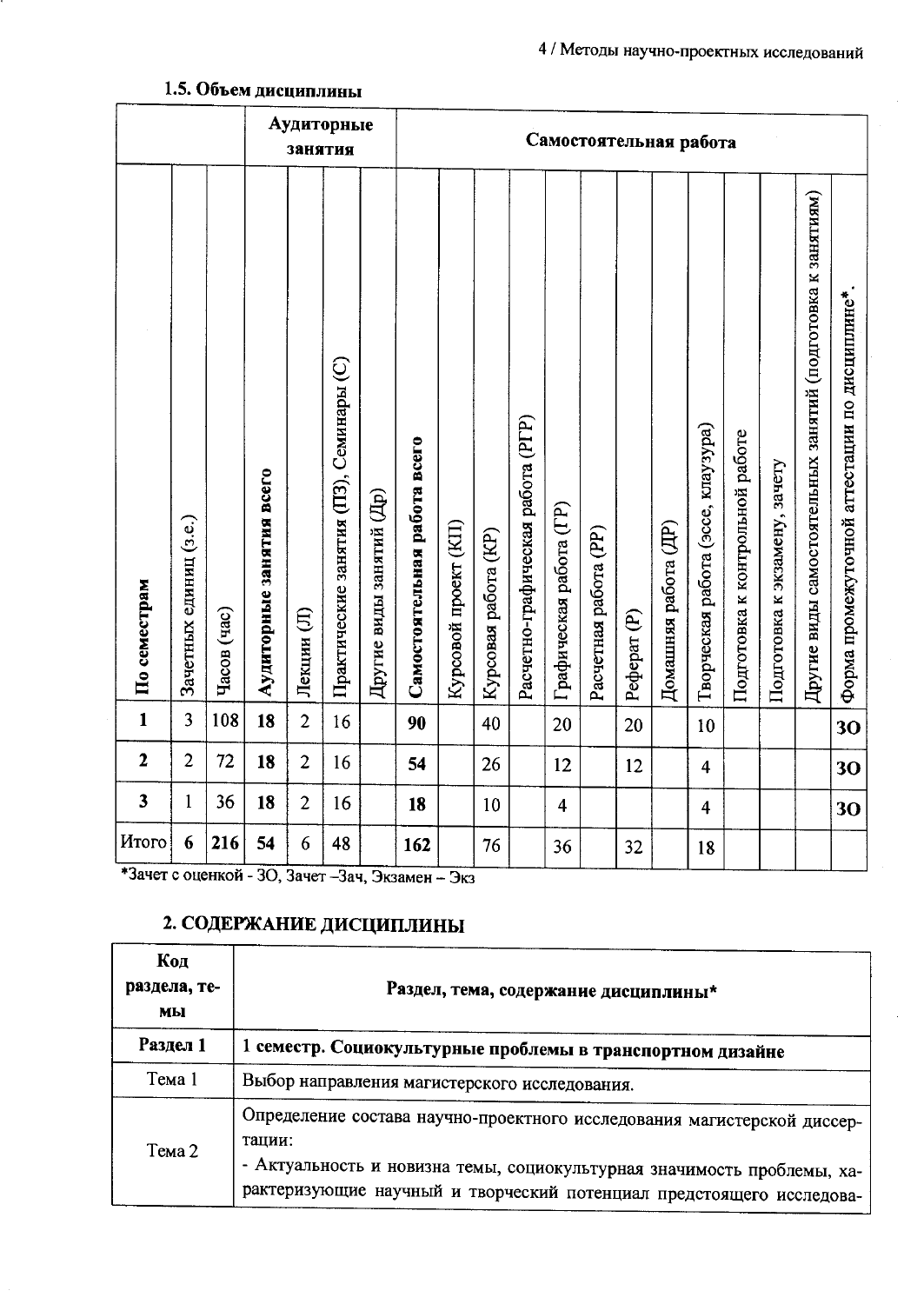| Код<br>раздела, те-<br>мы | Раздел, тема, содержание дисциплины*                                                                                                                                                                                                                                                                                                                                                                                                                                     |
|---------------------------|--------------------------------------------------------------------------------------------------------------------------------------------------------------------------------------------------------------------------------------------------------------------------------------------------------------------------------------------------------------------------------------------------------------------------------------------------------------------------|
|                           | ния.<br>- Адресность научно-исследовательской работы, ориентирующая на реаль-<br>ный социокультурный контекст, определяющая возможность использования<br>ее результатов для решения задач, поставленных в рамках концептуального<br>проектирования.<br>- Комплексность и системность объекта исследования, возможность апроба-<br>ции магистрантом своего научного и творческого потенциала в различных<br>видах проектных исследований и концептуальном проектировании. |
| Раздел 2                  | 2 семестр. Научно-проектная гипотеза в рамках выбранного направле-<br>ния исследования                                                                                                                                                                                                                                                                                                                                                                                   |
| Тема 1                    | Научные исследования по выбранной тематике в синтезе с разработкой поис-<br>ковых вариантов концептуального проекта:<br>- Мозговые штурмы и коллективные обсуждения на стадиях выдвижения ра-<br>бочей гипотезы, объединяющей научно-исследовательскую и проектную<br>часть диссертации; анализа поисковых вариантов и выбора основной концеп-<br>ции проекта.                                                                                                           |
| Раздел 3                  | 3 семестр. Проектная концепция в рамках проведенного научного иссле-<br>дования                                                                                                                                                                                                                                                                                                                                                                                          |
| Тема 1                    | Групповые обсуждения различных методов концептуального проектирова-<br>ния, которые представлены в магистерских диссертациях всех обучающихся,<br>выявление различных форм представления концептуальных проектов.                                                                                                                                                                                                                                                        |

## 3. РАСПРЕДЕЛЕНИЕ УЧЕБНОГО ВРЕМЕНИ

# 3.1. Распределение аудиториых занятий и самостоятельной работы по разделам дисциплины

|                               |       |                                                                               |       |                | Аудиторные<br>занятия (час.)     |                                 |                                         |  |
|-------------------------------|-------|-------------------------------------------------------------------------------|-------|----------------|----------------------------------|---------------------------------|-----------------------------------------|--|
| семестра<br>Семестр<br>Неделя |       | Раздел дисциплины,<br>тема                                                    | ВСЕГО | Лекции         | Практич.<br>занятия,<br>семинары | Самостоят.<br>работа,<br>(час.) | Оценочные<br>средства                   |  |
|                               | 1-9   | Социокультурные про-<br>блемы в транспортном<br>дизайне                       | 108   | $\mathfrak{a}$ | 16                               | 90                              | Реферат, эссе,<br>графическая<br>работа |  |
|                               |       | Итого за 1 семестр:                                                           | 108   | $\mathbf{2}$   | 16                               | 90                              | 30                                      |  |
| $\mathbf{2}$                  | $1-9$ | Научно-проектная<br>ΓИ-<br>потеза в<br>рамках<br>вы-<br>бранного исследования | 72    | $\overline{c}$ | 16                               | 54                              | Реферат, эссе,<br>графическая<br>работа |  |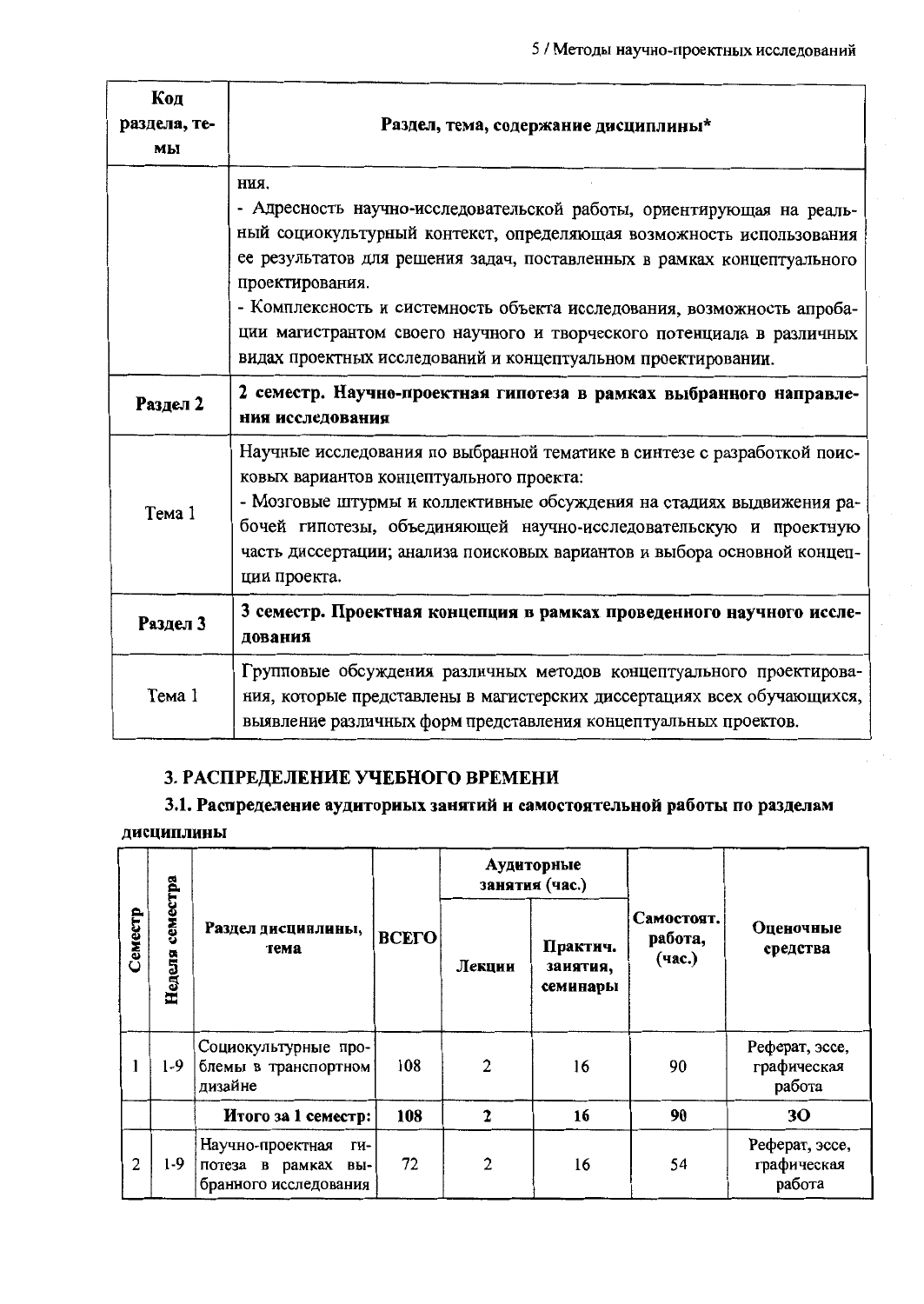|                               |       |                                                                        |       |        | Аудиториые<br>занятия (час.)     |                                 |                                           |  |
|-------------------------------|-------|------------------------------------------------------------------------|-------|--------|----------------------------------|---------------------------------|-------------------------------------------|--|
| семестра<br>Семестр<br>Неделя |       | Раздел дисциплины,<br>тема                                             | ВСЕГО | Лекции | Практич.<br>занятия,<br>семииары | Самостоят.<br>работа,<br>(час.) | Оценочные<br>средства                     |  |
|                               |       | Итого за 2 семестр:                                                    | 72    | 2      | 16                               | 54                              | 30                                        |  |
| 3                             | $1-9$ | Проектная концепция в<br>выбранного<br>рамках<br>научного исследования | 36    | 2      | 16                               | 18                              | Реферат, эссе,<br>графическая рабо-<br>та |  |
|                               |       | Итого за 3 семестр:                                                    | 36    | 2      | 16                               | 18                              | 30                                        |  |
|                               |       | <b>H</b> roro                                                          | 216   | 6      | 48                               | 162                             |                                           |  |

## 3.2. Другие виды занятий

Участие в научной студенческой конференции «Дизайнавтика».

3.3. Мероприятия самостоятельной работы и текущего контроля

## 3.3.1. Примерный перечень тем курсовых проектов (курсовых работ)

Не предусмотрено.

#### 3.3.2. Примерный перечень тем расчетно-графических работ

Не предусмотрено.

#### 3.3.3. Примерный перечень тем графических работ

Не предусмотрено.

# 3.3.4. Примерный перечень тем расчетных работ (программных продуктов)

Не предусмотрено.

## 3.3.5. Примерный перечень тем рефератов (эссе, творческих работ)

1 семестр.

Тема реферата - «Анализ аналогов».

Тема эссе - «Краткий обзор использованных источников».

2 семестр.

Тема реферата - «Проблематика научно-проектного исследования».

Тема эссе - «Формулирование научно-проектной гипотезы. Обоснование темы и проблемы».

3 семестр.

Тема эссе - «Использование научно-проектных методов в исследовании».

## 3.3.6. Примерный перечень тем практических внеаудиторных (домашних) работ

Не предусмотрено.

## 3.3.7. Примерная тематика контрольных работ

Не предусмотрено.

3.3.8. Примерная тематика клаузур

Не предусмотрено.

## 4. ПРИМЕНЯЕМЫЕ ТЕХНОЛОГИИ ОБУЧЕНИЯ

| Код          |                          | Дистанционные          |
|--------------|--------------------------|------------------------|
| раздела, те- | Активные методы обучения | технологии             |
| мы           |                          | и электронное обучение |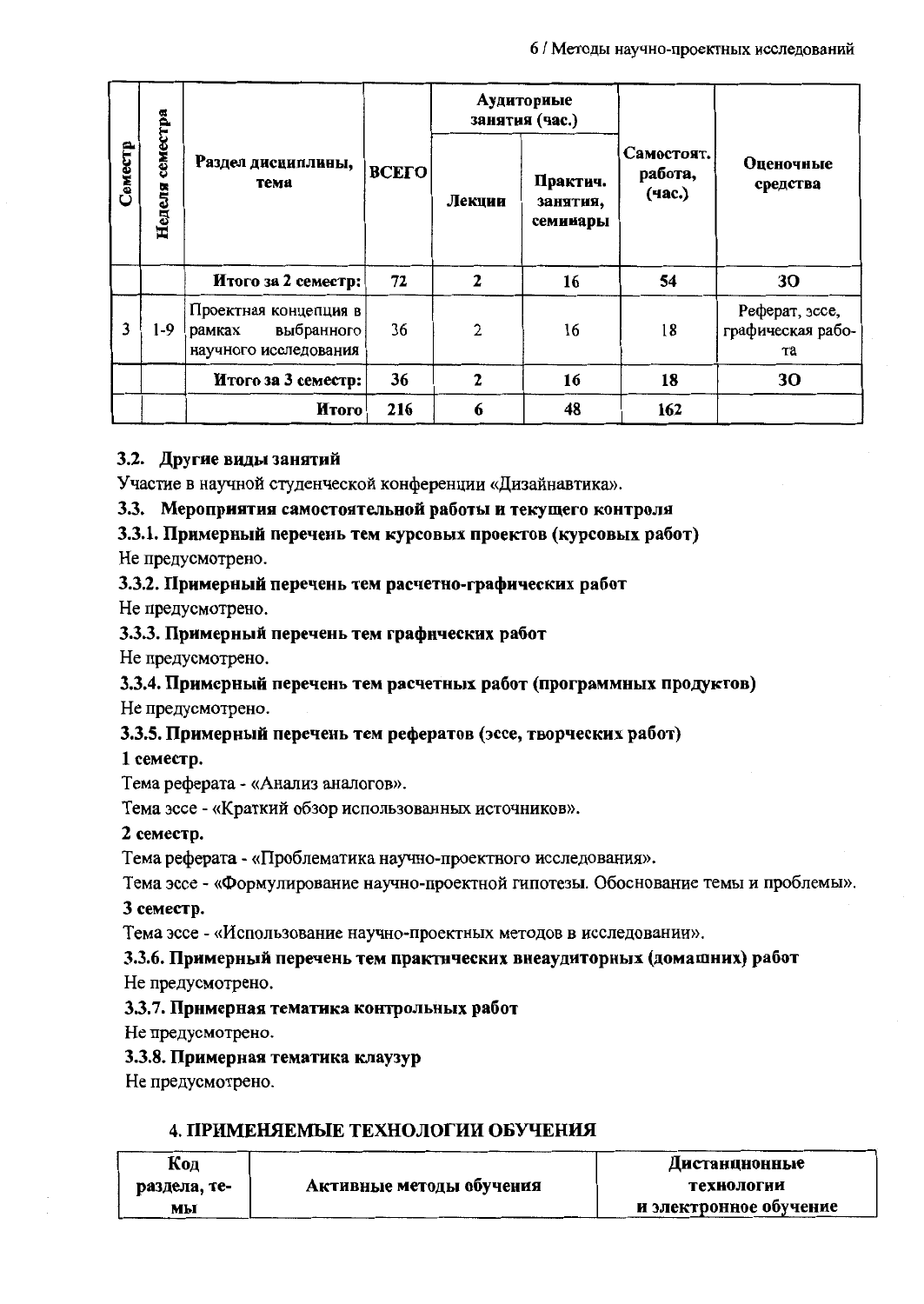#### 7 / Методы научно-проектных исследований

|          | Индивидуальные консультации | Вводные лекции | ролевая игра<br>Деловая или | Портфолио | Работа в команде | Сторителлинг | Дискуссия | Мозговой штурм | учебные курсы<br>Сетевые | Виртуальные практикумы и тренажеры | Вебинары и видеоконференции | семинары<br>Асинхронные web-конференции и | разработка контента<br>Совместная работа и | Компьютерная практика проектирования |
|----------|-----------------------------|----------------|-----------------------------|-----------|------------------|--------------|-----------|----------------|--------------------------|------------------------------------|-----------------------------|-------------------------------------------|--------------------------------------------|--------------------------------------|
| Раздел 1 |                             | $\ddot{}$      |                             |           | $\ddot{}$        | $\ddot{}$    | $\ddot{}$ |                |                          |                                    |                             |                                           | $+$                                        |                                      |
| Раздел 2 |                             | $\ddot{}$      | $\ddot{}$                   |           | $\ddagger$       | $\ddot{}$    | $\ddot{}$ |                |                          |                                    |                             |                                           | $\ddot{}$                                  |                                      |
| Раздел 3 |                             | $\ddot{}$      |                             |           | $\ddot{}$        | $\ddot{}$    | $\ddot{}$ |                |                          |                                    |                             |                                           | $\ddot{}$                                  |                                      |

## 5. УЧЕБНО-МЕТОДИЧЕСКОЕ И ИНФОРМАЦИОННОЕ ОБЕСПЕЧЕНИЕ ДИСЦИПЛИНЫ

#### 5.1. Рекомендуемая литература

#### 5.1.1. Основная литература

1. Шкляр, М.Ф. Основы научных исследований [Электронный ресурс] : учебное пособие / М.Ф. Шкляр. - 6-е изд. - М. : Дашков и К°, 2017. - 208 с. - Режим доступа: http://biblioclub.ru/index.php?page=book&id=450782.

2. Новиков, Ю.Н. Подготовка и защита магистерских диссертаций и бакалаврских работ [Электронный ресурс]: учеб.-метод. пособие. — СПб.: Лань, 2015. — 32 с. — Режим доступа: http://e.lanbook.com/book.

3. Горелов, Н. А. Методология научных исследований: учебник и практикум для бакалавриата и магистратуры / Н. А. Горелов, Д. В. Круглов, О. Н. Кораблева. — 2-е изд., перераб. и доп. - М. : Издательство Юрайт, 2017. - 365 с. - Режим доступа : www.biblioonline.ru/book/F0FA3980-716C-49E0-81F8-9E97FEFC1F96.

#### 5.1.2. Дополнительная литература

1. Глазычев, В.Л. Дизайн как он есть / В.Л. Глазычев. - Москва: Европа, 2006. - 320 с. – Режим доступа: http://biblioclub.ru/index.php?page=book&id=44829.

2. Эргодизайн промышленных изделий и предметно-пространственной среды : учеб. пособие / ВНИИТЭ; под ред.: В. И. Кулайкина, Л. Д. Чайновой. - М. : ВЛАДОС, 2009. - 311 с., 8 цв. PФ. Допущено **YMO** BV30B Режим доступа: ИЛ. ИЛ. http://biblioclub.ru/index.php?page=book view&book id=59254.

#### 5.2. Учебно-методическое обеспечение для самостоятельной работы Не используются.

5.3. Перечень информационных технологий, нспользуемых при осуществлении образовательного процесса по дисциплине, включая перечень программного обеспечения и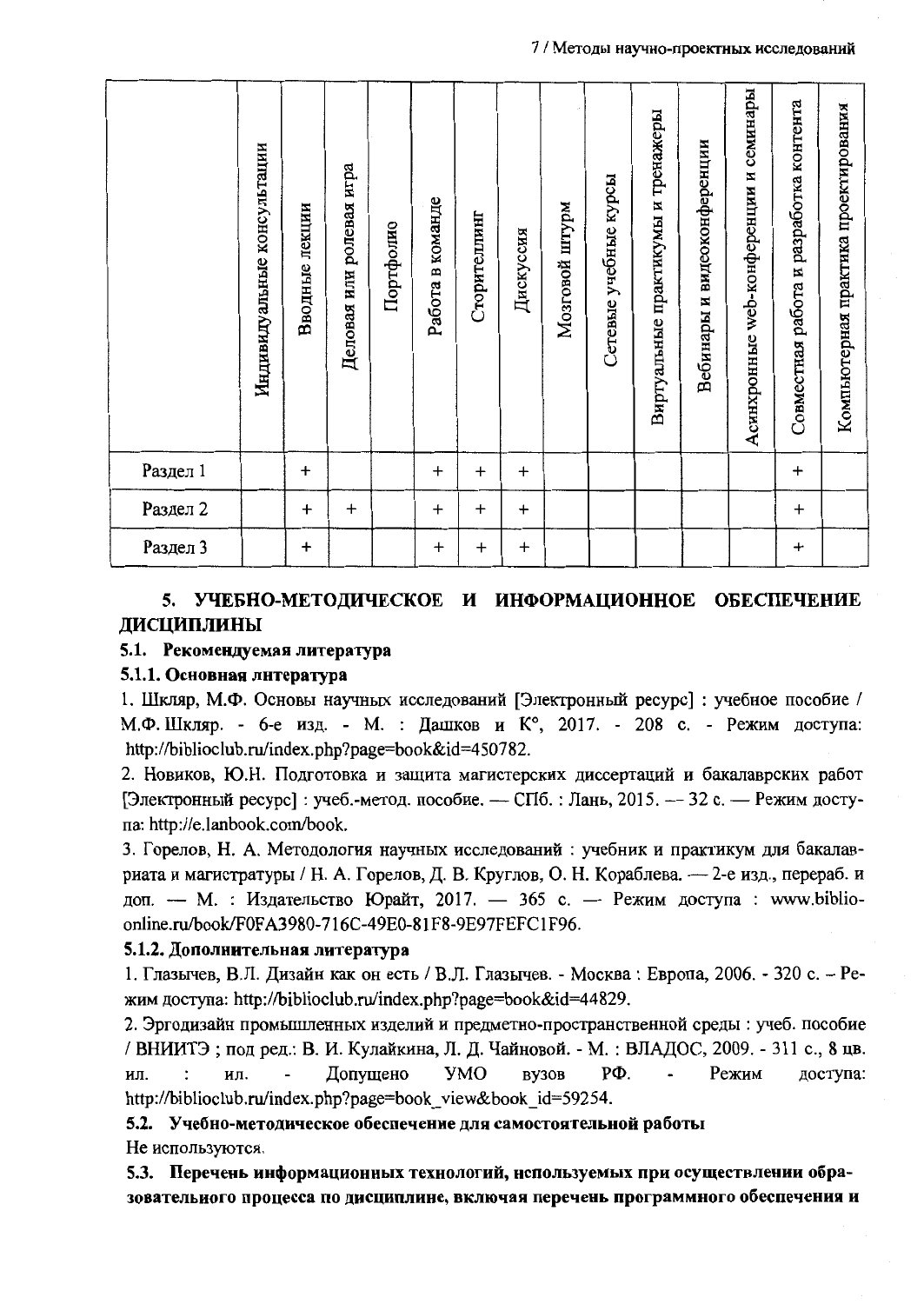#### информационных справочных систем

| Тип ПО                                | Название                    | Источник               | Доступность<br>для                                         |  |
|---------------------------------------|-----------------------------|------------------------|------------------------------------------------------------|--|
|                                       |                             |                        | студентов                                                  |  |
| Прикладное ПО<br>Графический пакет    | Adobe Illustrator           | Лицензионная программа |                                                            |  |
| Прикладное ПО<br>Графический пакет    | Adobe Photoshop             | Лицензионная программа | Доступно<br>$\mathbf{B}$<br>компьютерном                   |  |
| Прикладное ПО<br>Графический пакет    | CorelDRAW<br>Graphics Suite | Лицензионная программа | классе и<br>$B$ $aV$ -<br>диториях<br>для<br>самостоятель- |  |
| Прикладное ПО<br>Офисный пакет        | Microsoft<br>Office         | Лицензионная программа | ной работы<br>$\mathbf{B}$<br>УрГАХУ                       |  |
| Прикладное ПО<br>Операционная система | Microsoft<br>Windows        | Лицензионная программа |                                                            |  |

#### 5.3.1. Перечень программного обеспечения

#### 5.3.2. Базы данных, информационно-справочные и поисковые системы

1. Университетская библиотека. Режим доступа: http://biblioclub.ru/

2. Глазычев, В.Л. Дизайн как он есть. - М.: Европа, 2006.

3. Старикова, Ю.С. Основы дизайна. Конспект лекций. Учебное пособие. - М.: А-Приор, 2011.

 $\overline{4}$ Справочная «КонсультантПлюс». Режим правовая система доступа: http://www.consultant.ru/

5. Справочная правовая система «Гарант». Режим доступа: http://garant.ru

6. Научная электронная библиотека. Режим доступа: https://elibrary.ru/

7. Электронно-библиотечная система «ZNANIUM.COM». Режим доступа: http:// znanium.com

8. Электронная библиотечная система «ЭБС ЮРАЙТ». Режим доступа: https://biblio-online.ru/

9. Электронно-библиотечная система Издательства Лань (ЭБС). Режим доступа: https://e.lanbook.com/

## 6. МЕТОДИЧЕСКИЕ УКАЗАНИЯ ДЛЯ ОБУЧАЮЩИХСЯ ПО ОСВОЕНИЮ ДИСЦИПЛИНЫ

#### Студент обязан:

1) знать:

- график учебного процесса по дисциплине (календарный план аудиторных занятий и планграфик самостоятельной работы);

- порядок формирования итоговой оценки по дисциплине;

(преподаватель на первом занятии по дисциплине знакомит студентов с перечисленными организационно-методическими материалами);

2) посещать все виды аудиторных занятий (преподаватель контролирует посещение всех видов занятий), вести самостоятельную работу по дисциплине, используя литературу, рекомендованную в рабочей программе дисциплины и преподавателем (преподаватель передает список рекомендуемой литературы студентам);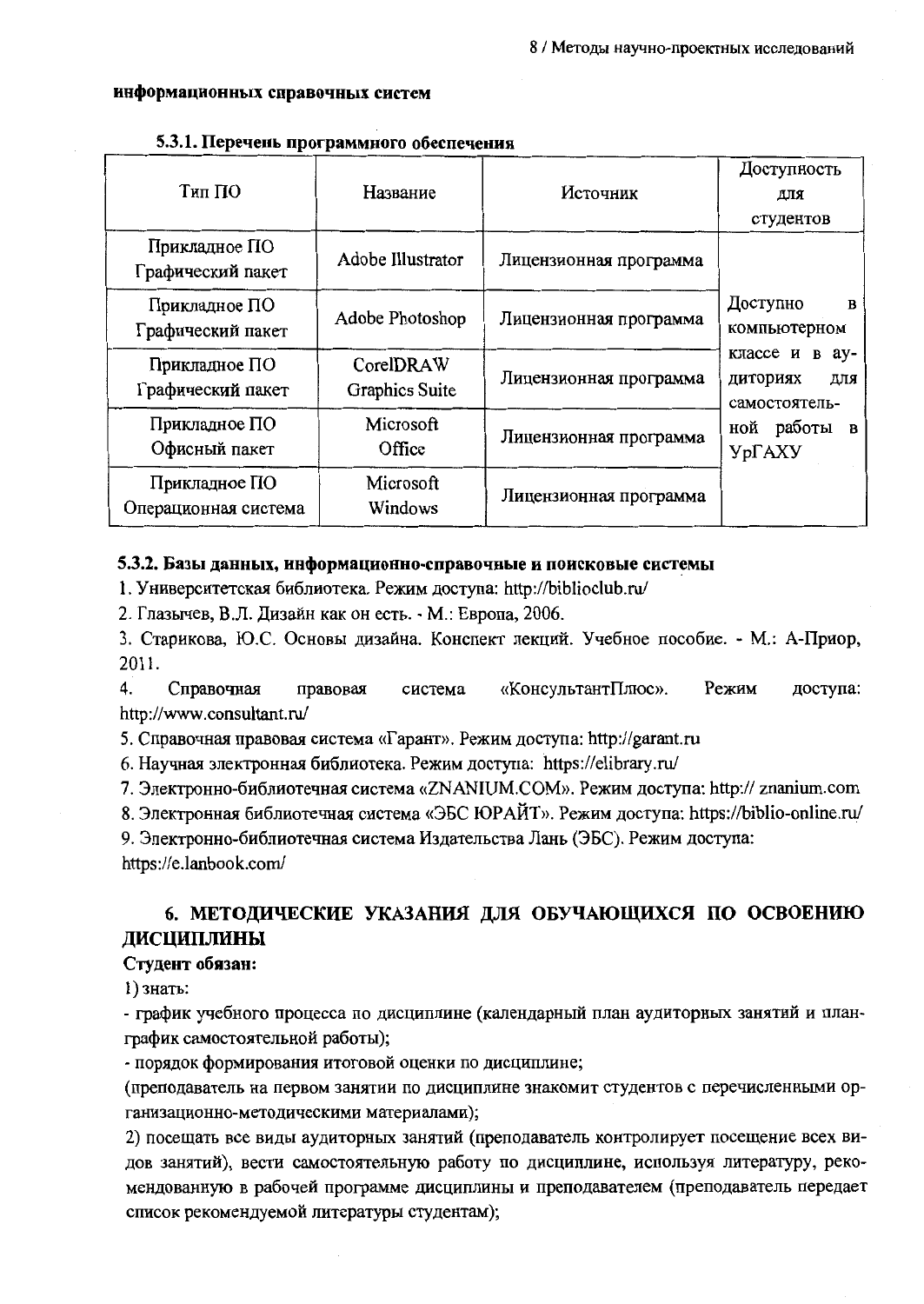3) готовиться и активно участвовать в аудиторных занятиях, используя рекомендованную литературу и методические материалы;

4) своевременно и качественно выполнять все виды аудиторных и самостоятельных работ, предусмотренных графиком учебного процесса по дисциплине (преподаватель ведет непрерывный мониторинг учебной деятельности студентов);

5) в случае возникновения задолженностей по текущим работам своевременно до окончания семестра устранить их, выполняя недостающие или исправляя не зачтенные работы, предусмотренные графиком учебного процесса (преподаватель на основе данных мониторинга учебной деятельности своевременно предупреждает студентов о возникших задолженностях и необходимости их устранения).

## 7. МАТЕРИАЛЬНО-ТЕХНИЧЕСКОЕ ОБЕСПЕЧЕНИЕ ДИСЦИПЛИНЫ

Для проведения занятий используется аудитория с учебной мебелью (столы, стулья), соответствующей количеству студентов. Аудитория оснащена кмультимедийной техникой.

# 8. ФОНД ОЦЕНОЧНЫХ СРЕДСТВ ДЛЯ ПРОВЕДЕНИЯ ПРОМЕЖУТОЧНОЙ **АТТЕСТАЦИИ**

Фонд оценочных средств предназначен для оценки:

1) Соответствия фактически достигнутых каждым студентом результатов изучения дисциплины результатам, запланированным в формате дескрипторов «знать, уметь, иметь навыки» (п.1.4) и получения интегрированной оценки по дисциплине;

2) Уровня формирования элементов компетенций, соответствующих этапу изучения дисциплины.

# 8.1. КРИТЕРИИ ОЦЕНИВАНИЯ РЕЗУЛЬТАТОВ КОНТРОЛЬНО-ОЦЕНОЧНЫХ МЕРОПРИЯТИЙ ТЕКУЩЕЙ И ПРОМЕЖУТОЧНОЙ АТТЕСТАЦИИ ПО ДИСЦИП-ЛИНЕ

8.1.1. Уровень формирования элементов компетенций, соответствующих этапу изучения дисциплины, оценивается с использованием следующих критериев и шкалы оценок\*

| Критерии             | Шкала оценок                              |                     |  |  |
|----------------------|-------------------------------------------|---------------------|--|--|
| Оценка по дисциплине | Уровень освоения элементов<br>компетенций |                     |  |  |
| Отлично              |                                           | Высокий             |  |  |
| Хорошо               | Зачтено                                   | Повышенный          |  |  |
| Удовлетворительно    |                                           | Пороговый           |  |  |
| Неудовлетворительно  | Не зачтено                                | Элементы не освоены |  |  |

\*) Описание критериев см. Приложение 1.

8.1.2. Промежуточная аттестация по дисциплине представляет собой комплексную оценку, определяемую уровнем выполнения всех запланированных контрольно-оценочных мероприятий (КОМ). Используемый набор КОМ имеет следующую характеристику:

#### 1 семестр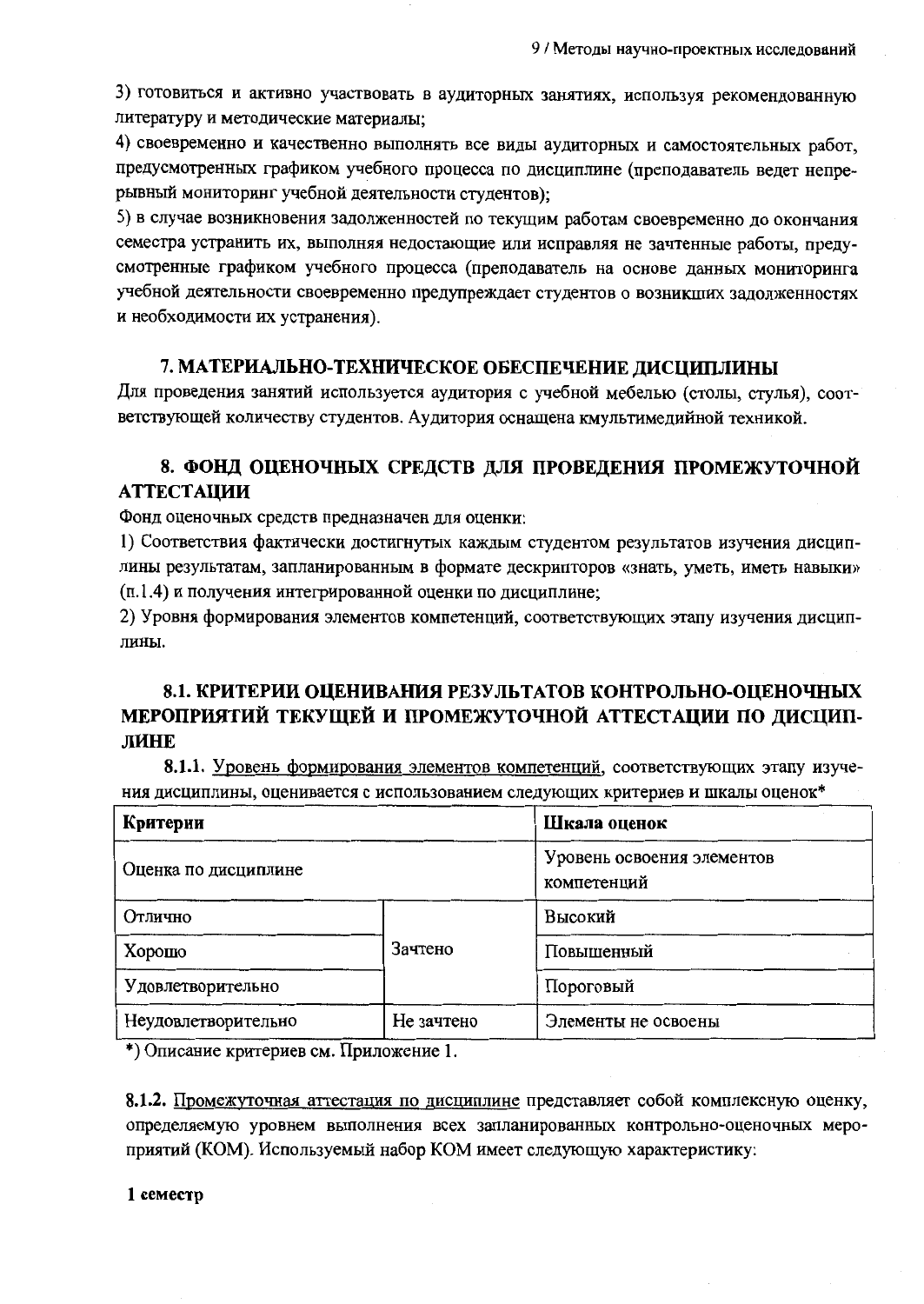| N <sub>2</sub><br>$\Pi/\Pi$ | Форма КОМ                                                             | Состав КОМ                    |
|-----------------------------|-----------------------------------------------------------------------|-------------------------------|
| 1.                          | Посещение аудиторных занятий                                          |                               |
| 2.                          | Реферативный обзор источников                                         | Реферат                       |
| 3.                          | Эссе «Анализ аналогов, формулирование социо-культурной про-<br>блемы» | <b>Gcce</b>                   |
| 3.                          | Графическая работа «Анализ аналогов»                                  | Графическая<br>работа         |
| 4.                          | Зачет с оценкой                                                       | Реферат. Эссе<br>Граф. работа |

Характеристика состава заданий КОМ приведена в разделе 8.3.

## 2 семестр

| $N_2$<br>$\Pi/\Pi$ | Форма КОМ                                                                       | Состав КОМ                    |
|--------------------|---------------------------------------------------------------------------------|-------------------------------|
| 1.                 | Посещение аудиторных занятий                                                    |                               |
| 2.                 | Реферативный обзор «Проблематика научно-проектного исследо-<br>вания»           | Реферат                       |
| 3.                 | Эссе «Формулирование научно-проектной гипотезы. Обоснование<br>темы и проблемы» | <b>Gcce</b>                   |
| 3.                 | Графическая работа «Презентация статьи для Дизайнавтики»                        | Графическая<br>работа         |
| 4.                 | Зачет с оценкой                                                                 | Реферат. Эссе<br>Граф. работа |

Характеристика состава заданий КОМ приведена в разделе 8.3.

## 3 семестр

| $N_2$<br>$\Pi/\Pi$ | Форма КОМ                                                    | Состав КОМ    |  |
|--------------------|--------------------------------------------------------------|---------------|--|
|                    | Посещение аудиторных занятий                                 |               |  |
| 2.                 | Отчет о научно-исследовательской работе                      | Реферат       |  |
| $\mathbf{3}$ .     | Эссе «Использование научно-проектных методов в исследовании» | <b>3cce</b>   |  |
| 3.                 | Графическая работа «Инфографика научно-проектного исследова- | Графическая   |  |
|                    | ния»                                                         | работа        |  |
| 4.                 | Зачет с оценкой                                              | Реферат. Эссе |  |
|                    |                                                              | Граф. работа  |  |

Характеристика состава заданий КОМ приведена в разделе 8.3.

8.1.3. Оценка знаний, умений и навыков, продемонстрированных студентами при выполнении отдельных контрольно-оценочных мероприятий и оценочных заданий, входящих в их состав, осуществляется с применением следующей шкалы оценок и критериев:

| Уровни оценки<br>достижений | Критерии<br>для определения уровня достижений | Шкала оценок |  |
|-----------------------------|-----------------------------------------------|--------------|--|
| студента                    |                                               |              |  |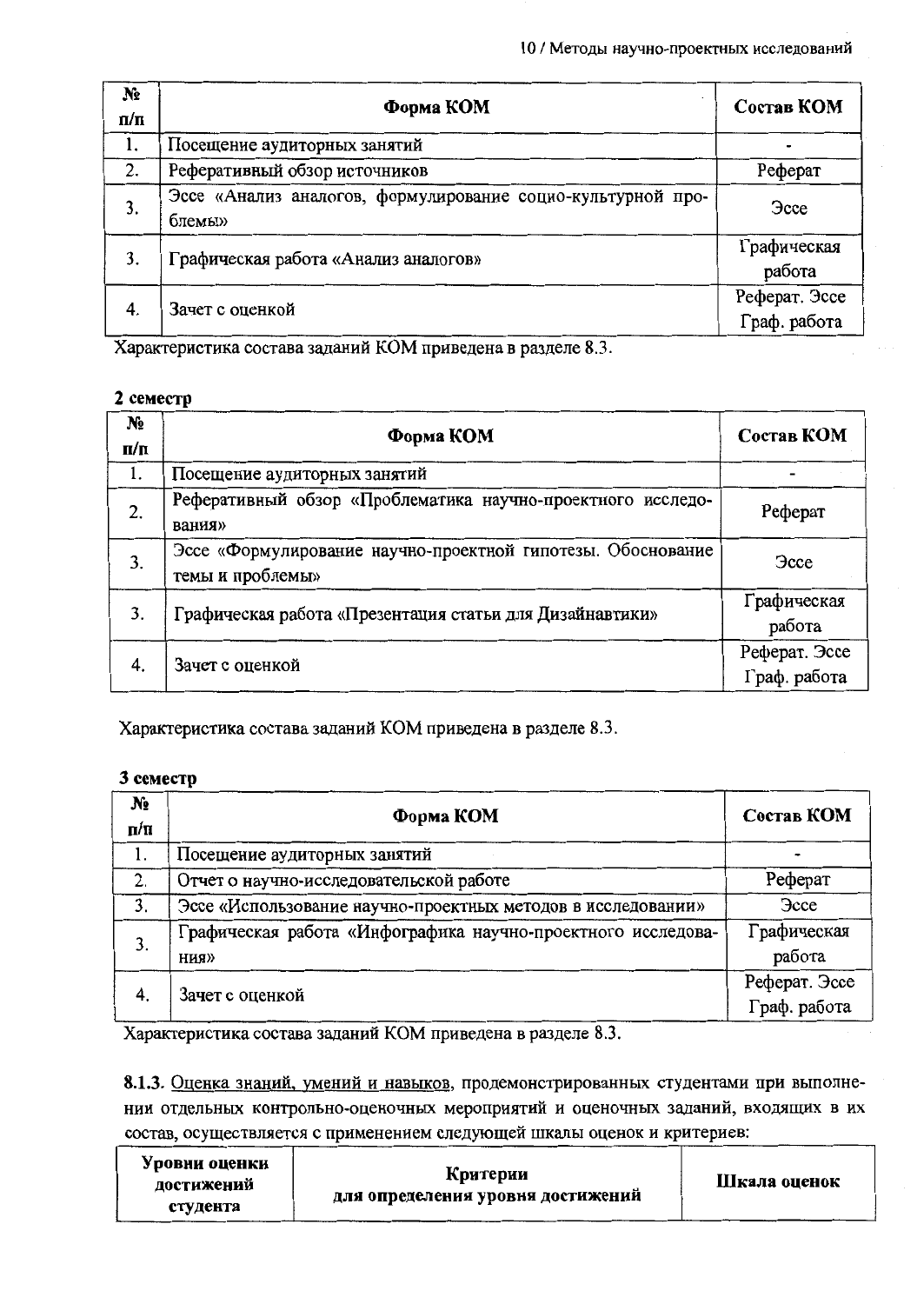|                    | Выполненное оценочное задание:                                                                       |                                     |
|--------------------|------------------------------------------------------------------------------------------------------|-------------------------------------|
| Высокий (В)        | соответствует требованиям*, замечаний нет                                                            | Отлично (5)                         |
| Средний (С)        | соответствует требованиям*, имеются замеча-<br>ния, которые не требуют обязательного устра-<br>нения | Хорошо $(4)$                        |
| Пороговый (П)      | не в полной мере соответствует требованиям*,<br>есть замечания                                       | Удовлетворительно                   |
| Недостаточный (H)  | не соответствует требованиям*, имеет суще-<br>ственные ошибки, требующие исправления                 | Неудовлетворительно<br>$\mathbf{Z}$ |
| Нет результата (О) | не выполнено или отсутствует                                                                         | Оценка<br>не выставляется           |

\*) Требования и уровень достижений студентов (соответствие требованиям) по каждому контрольнооценочному мероприятию определяется с учетом критериев, приведенных в Приложении 1.

# 8.2. КРИТЕРИИ ОПЕНИВАНИЯ РЕЗУЛЬТАТОВ ПРОМЕЖУТОЧНОЙ АТТЕ-СТАЦИИ ПРИ ИСПОЛЬЗОВАНИИ НЕЗАВИСИМОГО ТЕСТОВОГО КОНТРОЛЯ

При проведении независимого тестового контроля как формы промежуточной аттестации применяется методика оценивания результатов, предлагаемая разработчиками тестов.

# 8.3. ОЦЕНОЧНЫЕ СРЕДСТВА ДЛЯ ПРОВЕДЕНИЯ ТЕКУЩЕЙ И ПРОМЕЖУ-ТОЧНОЙ АТТЕСТАЦИИ

#### 8.3.1. Перечень оценочных заданий для рефератов:

1. Обосновать актуальность темы исследования.

2. Использовать не менее 20 актуальных источников информации, в т.ч. не менее 10 печатных изданий и 5 аналогов (для реферата).

3. Оформить реферат в соответствии с требованиями ГОСТов.

#### 8.3.2. Перечень заданий для графических работ:

1. Выявить актуальные факты и современную статистику. Разработать систему профессионально значимых аргументов. Сделать выводы.

2. Определить соответствующий формат для передачи ваших данных. Инфографика и презентация существует во множестве разных форматов, так что необходимо определить визуальное отображение статистики (временная шкала, движущаяся схема, карта с пояснениями, график, диаграмма, сопоставление каких-либо явлений по размеру и ценности).

3. Выбрать лаконичную и информативную передачу основных элементов.

4. Использовать соответствующую и гармоничную цветовую схему (цветовое кодирование).

5. Установить взаимосвязь между фактами и элементами в инфографике и презентации.

#### 8.3.3. Перечень заданий - алгорнтм написания эссе:

1. Выбрать тему эссе, которая будет отвечать нескольким требованиям:

а) личный интерес;

б) понимание смысла этой темы;

в) по данной теме вам есть что сказать (вы знаете термины, можете привести примеры, имеете личный опыт).

2. Определить главную мысль высказывания (о чем оно?), для этого использовать прием перифраза (то же самое, но своими словами).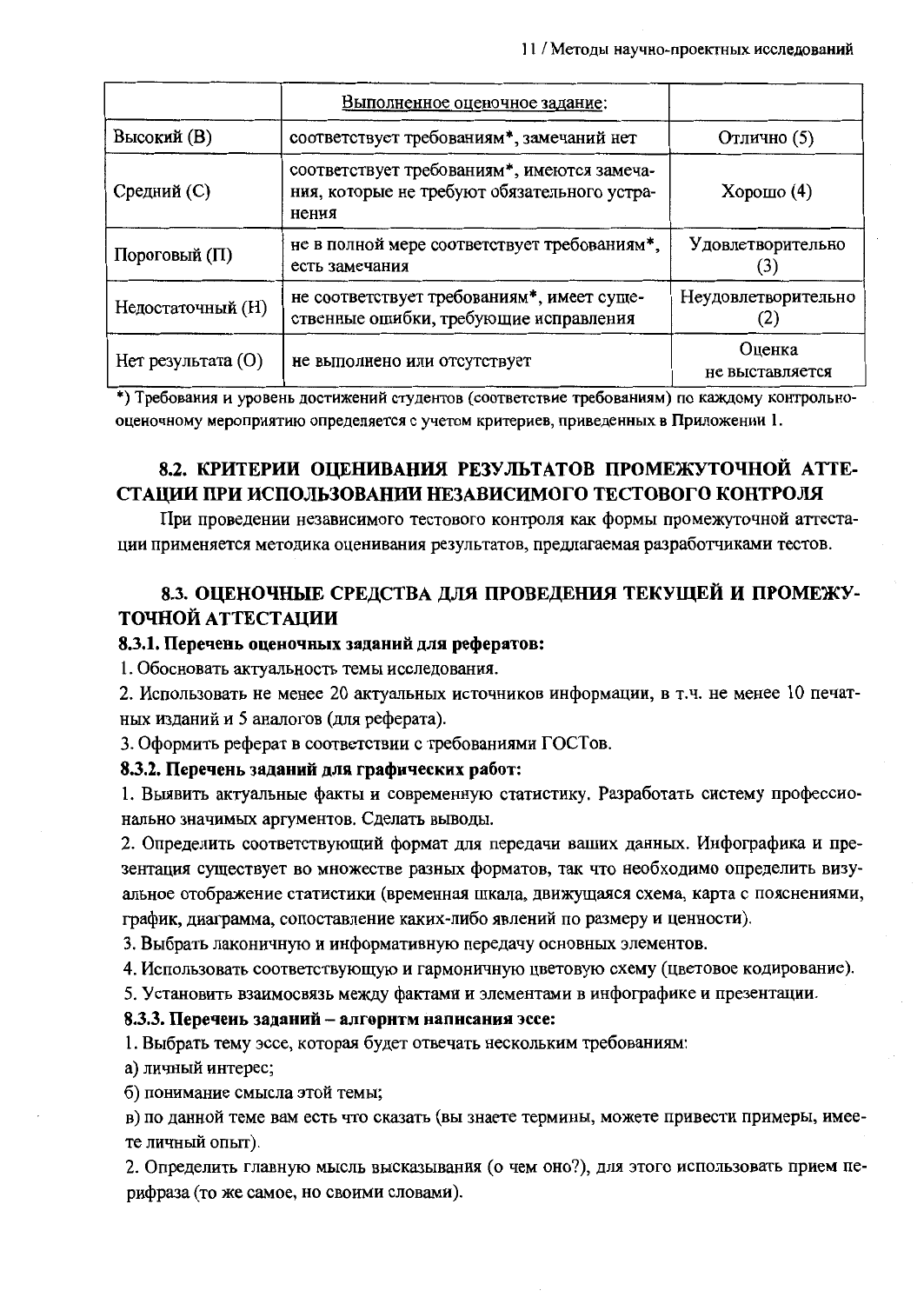3. Придумать вступление к рассуждению (в нем можно написать, почему вы выбрали это высказывание, сразу определить свою позицию, задать свой вопрос автору цитаты.).

4. Набросать аргументы «за» или «против» данного высказывания. Если набрать аргументы и «за», и «против» афоризма, взятого в качестве темы, эссе может носить полемический характер.

5. Для каждого аргумента подбирать примеры, факты, ситуации из жизни, личного опыта.

6. Просмотреть подобранные иллюстрации: использованы ли в них знания по предмету (термины, факты общественной жизни и т.д.

7. Подумать, какие литературные приемы вы будете использовать, чтобы сделать язык эссе более интересным, живым (сравнения, аналогии, эпитеты).

8. Распределить подобранные аргументы или контраргументы в последовательности (это булет условный план).

9. Изложить свою точку зрения в той последовательности, которая намечена.

10. Сформулировать общий вывод работы и, если необходимо, отредактировать ее.

#### 8.3.4: Перечень заданий - алгоритм для написания статьи:

1. Определится с готовностью приступить к написанию статьи и возможностью ее опубликования в открытой печати.

2. Составить подробный план построения статьи.

3. Разыскать всю необходимую информацию (монографии, статьи, выступления, книги, патенты и др.) и проанализировать ее.

4. Написать введение, в котором сформулировать необходимость данной статьи и ее основные направления.

5. Поработать над названием статьи.

6. В основной части статьи изложить ее содержание.

7. Сделать выводы.

8. Составить список использованных источников.

9. Написать аннотацию.

10. Провести авторское редактирование. Сократить все, что не несет полезной информации, вычеркнуть лишние слова, непонятные термины, неясности.

11. Отправить статью в редакцию. Прислушиваться к редакторским замечаниям, но не допускать искажения статьи при редактировании.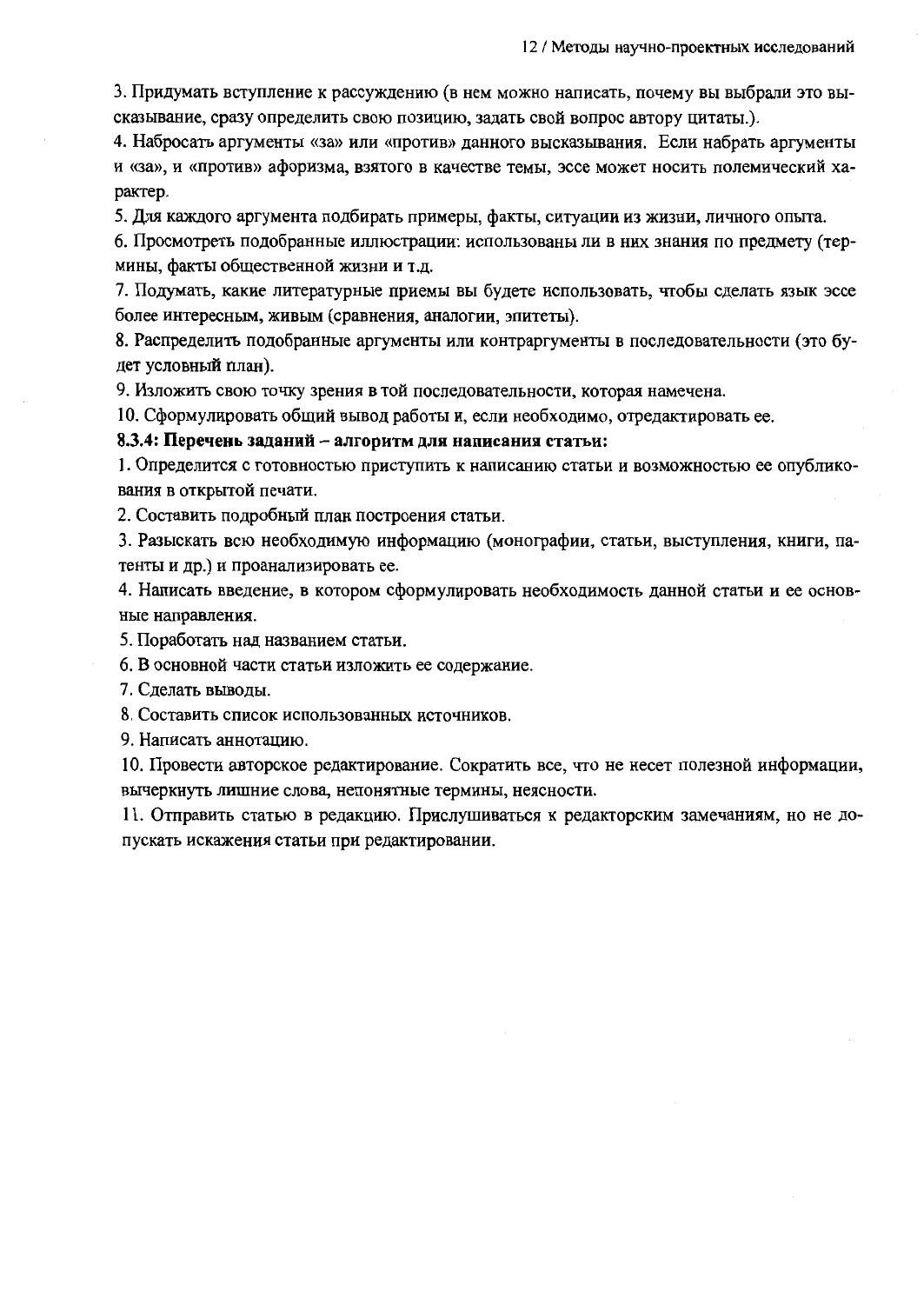| Рабочая программа дисциплины составлена авторами:          |                            |                                     |                 |              |         |
|------------------------------------------------------------|----------------------------|-------------------------------------|-----------------|--------------|---------|
| No<br>$\pi/\pi$                                            | Кафедра                    | Ученая<br>степень,<br>ученое звание | Должность       | ФИО          | Подпись |
| 1.                                                         | Индустриального<br>дизайна | Профессор                           | Профессор       | В. А. Брагин | Copann  |
| Рабочая программа дисциплины одобрена на заседании кафедры |                            |                                     |                 |              |         |
| Заведующий кафедрой индустриального дизайна                |                            |                                     | В. А. Курочкин  |              |         |
| Директор библиотеки УрГАХУ                                 |                            |                                     | Н. В. Нохрина   |              |         |
| Декан факультета очно-заочного обучения                    |                            |                                     | И. В. Сагарадзе |              |         |